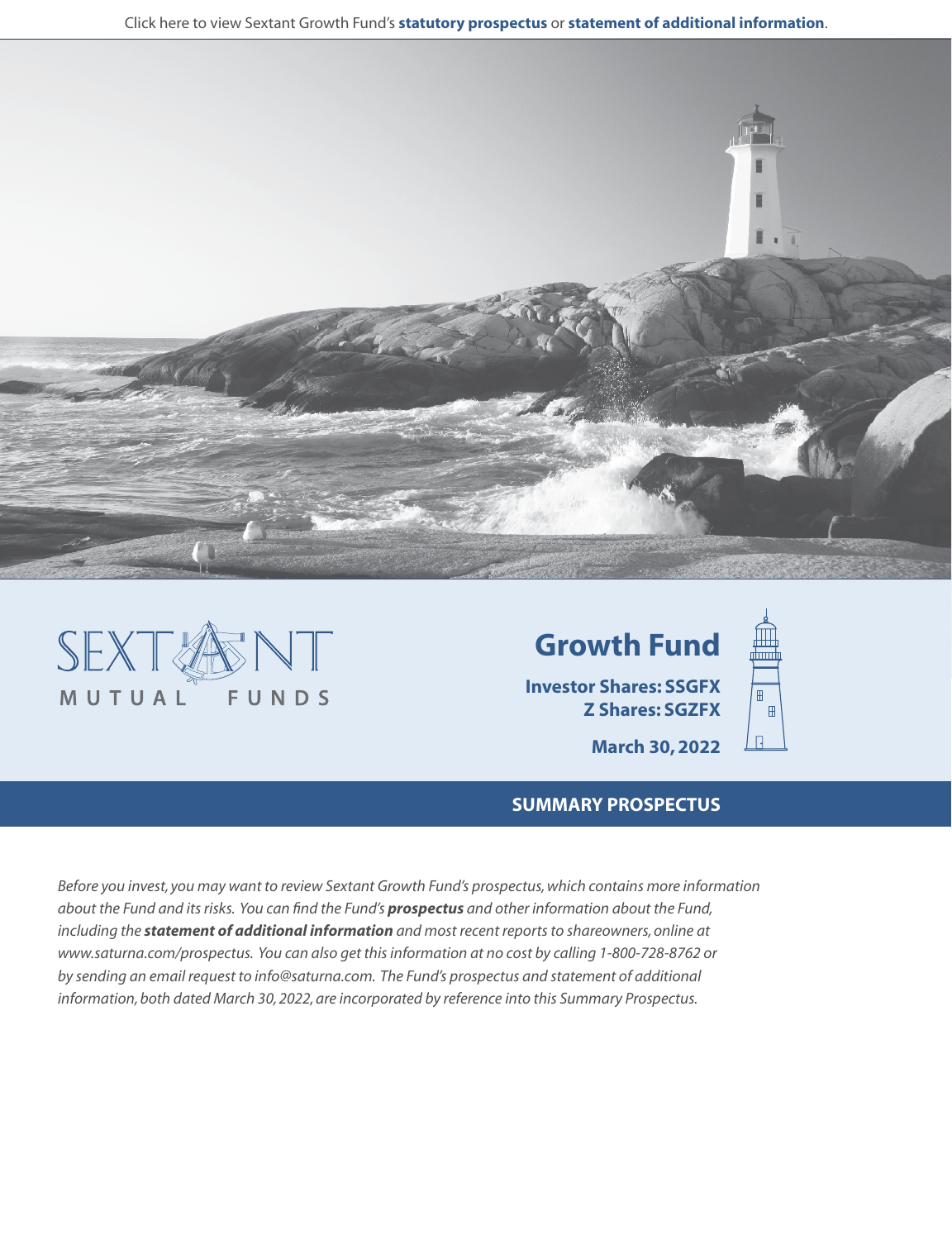## **Investment Objective**

Long-term capital growth.

## **Fees and Expenses**

This section describes the fees and expenses that you may pay if you buy, hold, and sell shares of the Fund. You may pay other fees, such as brokerage commissions and other fees to financial intermediaries, which are not reflected in the table and example below.

#### **Shareowner Fees**

None.

**Annual Fund Operating Expenses** (expenses that you pay each year as a percentage of the value of your investment)

| <b>Investor Shares Z Shares</b>             |          |       |
|---------------------------------------------|----------|-------|
| Management Fees (vary with performance)     | $0.32\%$ | 0.32% |
| Distribution (12b-1) Fees                   | 0.25%    | None  |
| Other Expenses                              | $0.17\%$ | 0.19% |
| <b>Total Annual Fund Operating Expenses</b> | 0.74%    | 0.51% |

#### **Example**

This Example is intended to help you compare the cost of investing in the Fund with the cost of investing in other mutual funds.

The Example assumes you invest \$10,000 in the Fund for the time periods indicated and then redeem all of your shares at the end of those periods. The Example also assumes that your investment has a 5% return each year and that the Fund's operating expenses remain the same. Although actual costs may be higher or lower, based on these assumptions, your costs would be:

| 1 year                 | 3 years | 5 years | 10 years |
|------------------------|---------|---------|----------|
| <b>Investor Shares</b> |         |         |          |
| \$76                   | \$237   | \$411   | \$918    |
| <b>Z</b> Shares        |         |         |          |
| \$52                   | \$164   | \$285   | \$640    |

#### **Portfolio Turnover**

The Fund may have transaction costs, such as commissions, when it buys and sells securities (or "turns over" its portfolio). A higher portfolio turnover rate may indicate higher transaction costs and may result in higher taxes when Fund shares are held in a taxable account. These costs, which are not reflected in annual fund operating expenses or in the example, affect the Fund's performance. During the most recent fiscal year, the Fund's portfolio turnover rate was 17.94% of the average value of its portfolio.

# **Principal Investment Strategies**

The Fund seeks long-term capital growth by investing in common stocks of US companies. The Fund diversifies its investments across industries and companies. The Fund looks for companies with growing revenues and earnings, favoring companies trading for less than the adviser's assessment of intrinsic value, which typically means companies with low price/earning multiples, low price to cash flow, and higher dividend yields. The Fund principally invests in securities of companies with market capitalizations greater than \$1 billion.

## **Principal Risks of Investing**

**Market risk:** The value of the Fund's shares rises and falls as the market value of the securities in which the Fund invests goes up and down. The market value of securities will fluctuate, sometimes significantly and unpredictably, with stocks generally being more volatile than bonds. When you redeem your shares, they may be worth more or less than what you paid for them. Only consider investing in the Fund if you are willing to accept the risk that you may lose money.

**Equity securities risk:** Equity securities may experience significant volatility in response to economic or market conditions or adverse events that affect a particular industry, sector, or company. Larger companies may have slower rates of growth as compared to smaller, faster-growing companies. Smaller companies may have more limited financial resources, products, or services, and tend to be more sensitive to changing economic or market conditions.

**Growth investing risk:** The Fund may invest in growth stocks, which may be more volatile than slower-growing value stocks, especially when market expectations are not met.

**Liquidity risk:** Liquidity risk exists when particular investments are difficult to sell and may be more difficult to value. If the Fund is forced to sell these investments during unfavorable conditions to meet redemptions or for other cash needs, the Fund may lose money on its investments. As a result, the Fund may be unable to achieve its objective.

**Technology sector risk:** The information technology industries may be affected by technological obsolescence, short product cycles, falling prices and profits, competitive pressures and general market conditions. For example, rapid advances in science and technology might cause existing products to become obsolete, and the Fund's returns could suffer to the extent it holds an affected company's shares. Additionally, technology companies are dependent upon consumer and business acceptance as new technologies evolve.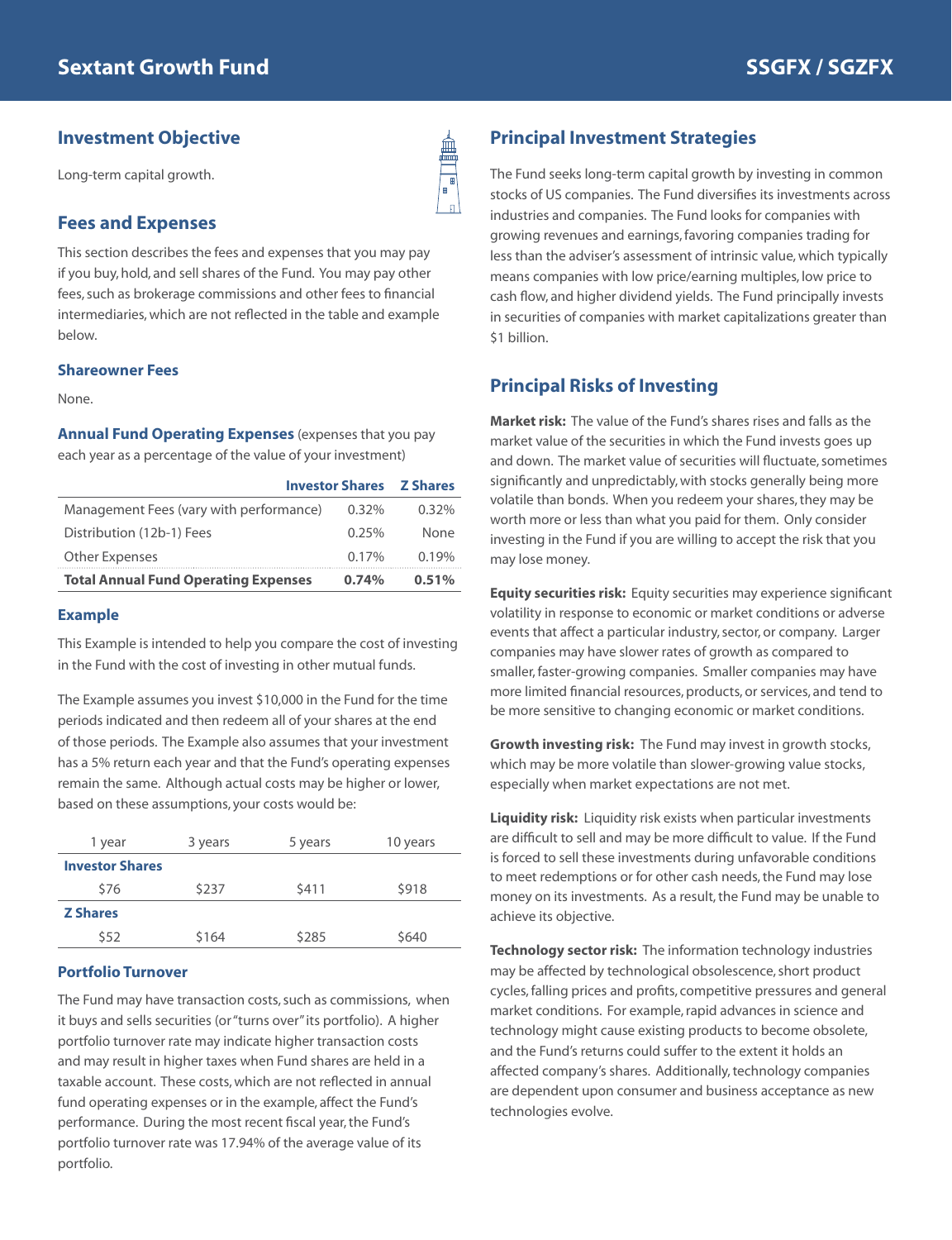## **Performance**

#### **Annual Total Return**

The following bar chart presents the calendar year total returns of the Fund's Investor Shares before taxes. The bar chart provides an indication of the risks of investing in the Fund by showing changes in performance from year to year. A fund's past performance (before and after taxes) is not a guarantee of how a fund will perform in the future.

Performance data current to the most recent month-end and quarter-end are available at www.sextantfunds.com.



### **Average Annual Total Returns**

The table below presents the average annual returns for the Fund and provides an indication of the risks of investing in the Fund by showing how the Fund's average annual returns for 1, 5, and 10 years and for the Life of the Fund compare to those of a broadbased market index.

|                                                                                        | Periods ended December 31, 2021 |         |                 |                        |
|----------------------------------------------------------------------------------------|---------------------------------|---------|-----------------|------------------------|
|                                                                                        | 1 Year                          | 5 Years | <b>10 Years</b> | Life of<br><b>Fund</b> |
| <b>Growth Fund Investor Shares (SSGFX)</b>                                             |                                 |         |                 |                        |
| Return before taxes                                                                    | 22.99%                          | 21.88%  | 16.00%          | $9.86\%$ <sup>A</sup>  |
| Return after taxes on<br>distributions                                                 | 20.17%                          | 20.54%  | 14.65%          | $9.30\%$ <sup>A</sup>  |
| Return after taxes on<br>distributions and sale<br>of Fund shares                      | 14.14%                          | 17.12%  | 12.24%          | $7.63\%$ <sup>A</sup>  |
| <b>Growth Fund Z Shares (SGZFX)</b>                                                    |                                 |         |                 |                        |
| Return before taxes                                                                    | 23.31%                          | n/a     | n/a             | 21.11% <sup>B</sup>    |
| <b>S&amp;P 500 Index</b><br>(reflects no deduction<br>for fees, expenses, or<br>taxes) | 28.71%                          | 18.45%  | 16.53%          | $17.86\%$ <sup>B</sup> |

*A Sextant Growth Fund Investor Shares began operations April 1, 1987.*

*B Sextant Growth Fund Z Shares began operations June 2, 2017, and the Life of Fund return for the S&P 500 Index is shown since this date.*

After-tax returns are calculated using the historical highest individual federal marginal income tax rates and do not reflect the impact of any state or local taxes. Actual after-tax returns depend on an investor's tax situation and may differ from those shown. After-tax returns shown are not relevant to investors who hold their Fund shares through tax-deferred arrangements, such as 401(k) plans or individual retirement accounts.